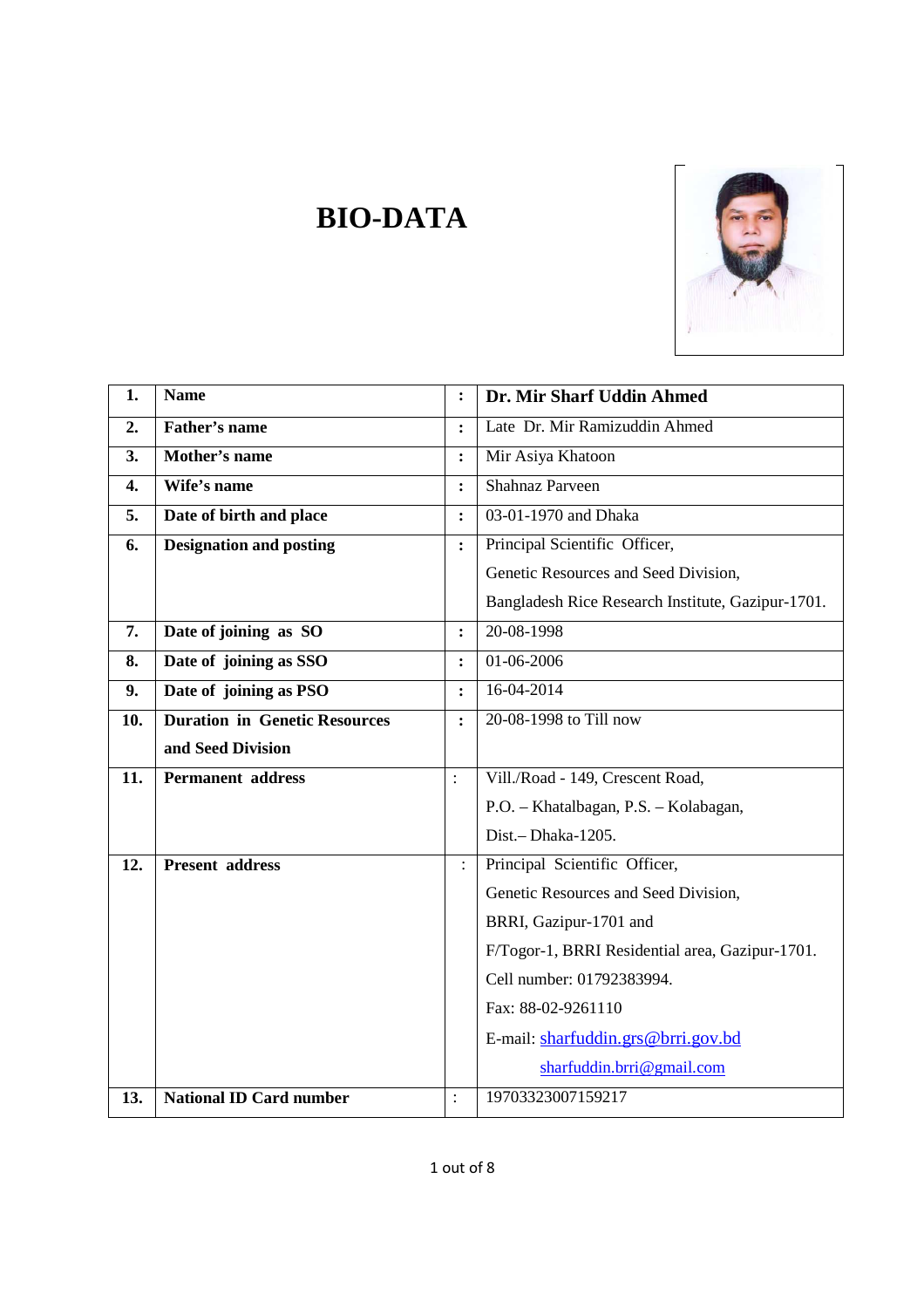## **13. Educational Qualifications**

| Degree/Diploma/Certificate | <b>Class/Grade/Division</b>           | University/Institute/Board | Year            |
|----------------------------|---------------------------------------|----------------------------|-----------------|
| S.S.C                      | <b>First Division</b>                 | Dhaka                      | 1986            |
| H.S.C                      | <b>First Division</b>                 | Dhaka                      | 1988            |
| B.Sc. Ag                   | First Class (Secured 11 <sup>th</sup> | Bangladesh Agricultural    | $1992$ (held in |
|                            | position)                             | University, Mymensingh     | 1996)           |
| M.S in Genetics and Plant  | First Class (CGPA=4.0                 | BSMRAU, Salna, Gazipur     | Autum, 1998     |
| <b>Breeding</b>            | out of $4.0$ )                        |                            |                 |
| Ph. D. (Genetics and Plant | Successfully completed                | BAU, Mymensingh            | March, 2015     |
| Breeding)                  |                                       |                            |                 |

# **12. Training**

# **(a) In Country**

| Sr.            | Organization  | Year | <b>Duration</b>        |                        | Name of the Training                                  |
|----------------|---------------|------|------------------------|------------------------|-------------------------------------------------------|
| No.            |               |      | From                   | To                     |                                                       |
| 1              | <b>BRRI</b>   | 1998 | 18 Oct.                | 15 Dec.                | Rice production, Communication and Office             |
|                |               |      |                        |                        | management                                            |
| 2              | <b>BRRI</b>   | 1999 | 21 March               | 24 March               | Workshop-cum-training in Rice Breeding &              |
|                |               |      |                        |                        | Hybrid Rice Development (TCTTI Project)               |
| 3              | <b>BRRI</b>   | 2001 | 11 <sup>th</sup> March | $04^{\text{th}}$ April | <b>Hybrid Rice Technology</b>                         |
| $\overline{4}$ | <b>BARD</b>   | 2000 | 17 Oct. 1999           | 30 Jan.                | Foundation training course for NARS scientists        |
| 5              | Gothe, GCC,   | 2002 | 8 August               | 20 October             | German Language Course                                |
|                | Dhaka.        |      |                        |                        |                                                       |
|                |               |      |                        |                        |                                                       |
| 6              | <b>BARC</b>   | 2004 | 28 Nov.                | 29 Nov.                | Training cum Workshop on "Establishment of a          |
|                |               |      |                        |                        | National Information Sharing Mechanism on             |
|                |               |      |                        |                        | the Implementation and Monitoring of the              |
|                |               |      |                        |                        | Global Plan of Action for Conservation and            |
|                |               |      |                        |                        | Sustainable Utilization of Plant Genetic              |
|                |               |      |                        |                        | Resources for Food and Agriculture (GPA-              |
|                |               |      |                        |                        | $IFS)$ "                                              |
| 7              | <b>BARC</b>   | 2005 | 23 March               | 24 March               | 2 <sup>nd</sup> Stake holder Training cum Workshop on |
|                |               |      |                        |                        | "National Information Sharing Mechanism and           |
|                |               |      |                        |                        | Management of Plant Genetic Resources for             |
|                |               |      |                        |                        | Food and Agriculture (GPA-IFS)"                       |
| 8              | <b>BRRI</b>   | 2005 | 20 Nov.                | 22, Nov.               | <b>Breeder Seed Production and Preservation</b>       |
| 9              | <b>BSMRAU</b> | 2005 | 5 March                | 4 May                  | Post graduated Certificate Course on Seed             |
|                |               |      |                        |                        | <b>Technology Research</b>                            |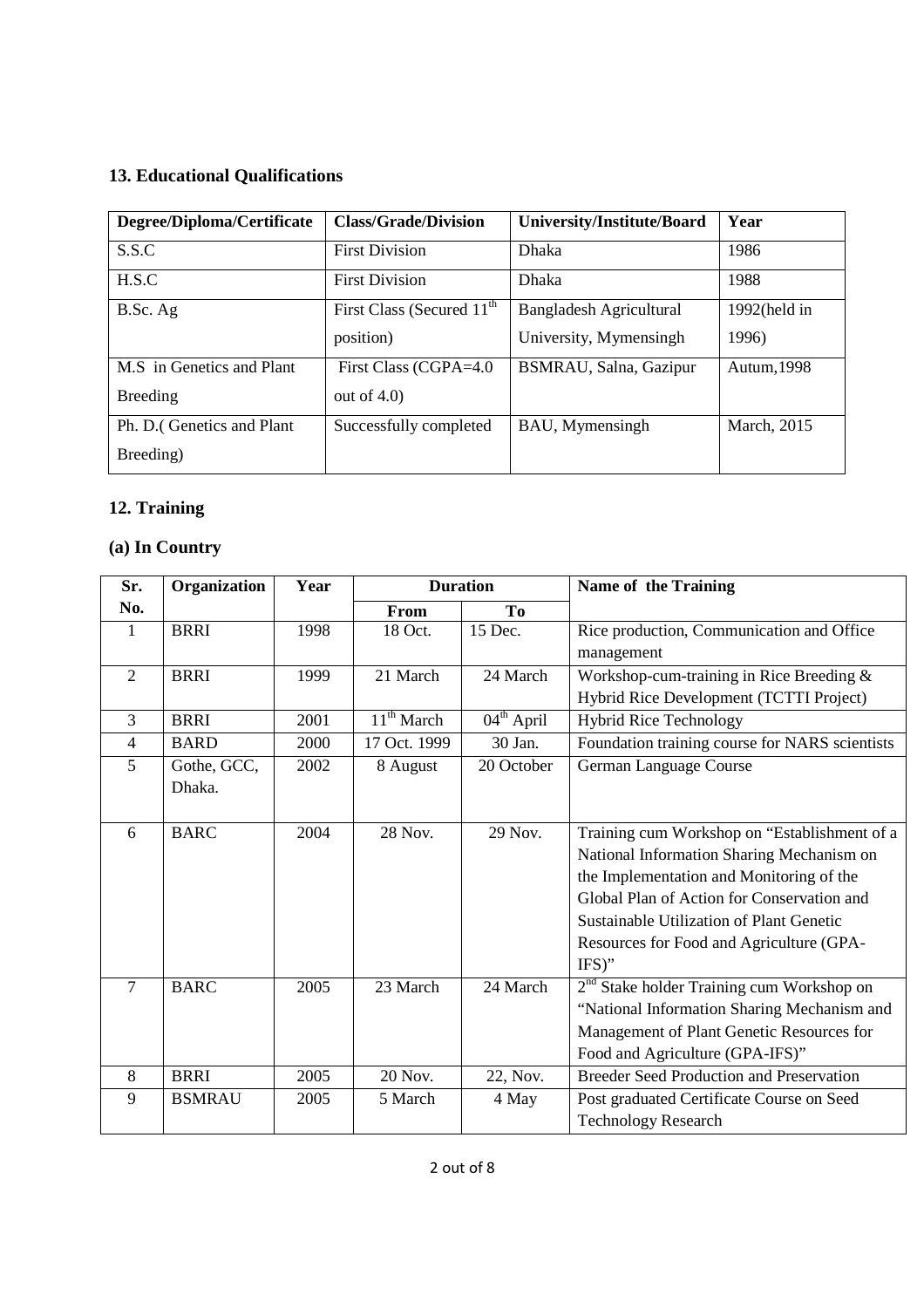| 10 | <b>BRRI</b>     | 2006 | 12 June    | 14 June    | Genebank Data management and                   |
|----|-----------------|------|------------|------------|------------------------------------------------|
|    |                 |      |            |            | Documentation                                  |
| 11 | <b>BARI</b>     | 2007 | 19 March   | 22, March  | Training on conservation and utilization of    |
|    |                 |      |            |            | plant genetic resources                        |
| 12 | KGF at          | 2013 | 24 August  | 29 August  | Research proposal preparation and scientific   |
|    | <b>BRAC-CDM</b> |      |            |            | report writing                                 |
| 13 | <b>BARC</b>     | 2013 | 9 October  | 9 October  | Orientation training program on ARMIS          |
|    |                 |      |            |            | development                                    |
| 14 | <b>SCA</b>      | 2014 | 21 January | 23 January | Modern technologies for field certification of |
|    |                 |      |            |            | Boro seed crop' under 'Modernization and       |
|    |                 |      |            |            | strengthening of field certification for seed  |
|    |                 |      |            |            | quality improvement programme'                 |
| 15 | <b>BARC</b>     | 2014 | 6 May      | 8 May      | Seed quality management                        |
|    |                 |      |            |            |                                                |
| 16 | <b>BARD</b>     | 2014 | 21 Sep.    | 02 October | Administrative and financial management        |
|    |                 |      |            |            |                                                |
| 17 | <b>BARC</b>     | 2014 | 23 Dec.    | 23 Dec.    | Use of ARMIS software and its operation        |
|    |                 |      |            |            |                                                |
| 18 | <b>BRRI</b>     | 2015 | 14 Oct.    | 14 Oct.    | Training Workshop on ARMIS software and its    |
|    |                 |      |            |            | operation                                      |

## **(b) Abroad:**

| Country     | Year | <b>Duration</b> |         | <b>Name of Training programme</b>                          |
|-------------|------|-----------------|---------|------------------------------------------------------------|
|             |      | From            | To      |                                                            |
| Germany     | 2003 | 1 Nov.          | 15 Nov. | Conservation and Utilization of Plant Genetic Diversity as |
|             |      | 2002            | 2003    | a Contribution to Food Security including.                 |
| Suwon,      | 2014 | 12              | 21      | The $2nd$ international training workshop on Germplasm     |
| South Korea |      | May,            | May,    | Management System.                                         |
|             |      | 2014            | 2014    |                                                            |

# **(c) Study Tour:**

| Country | Year  | <b>Duration</b> |       | Name of programme |
|---------|-------|-----------------|-------|-------------------|
|         |       | Mon.            | Days  |                   |
| Nil     | $- -$ | $- -$           | $- -$ | $- -$             |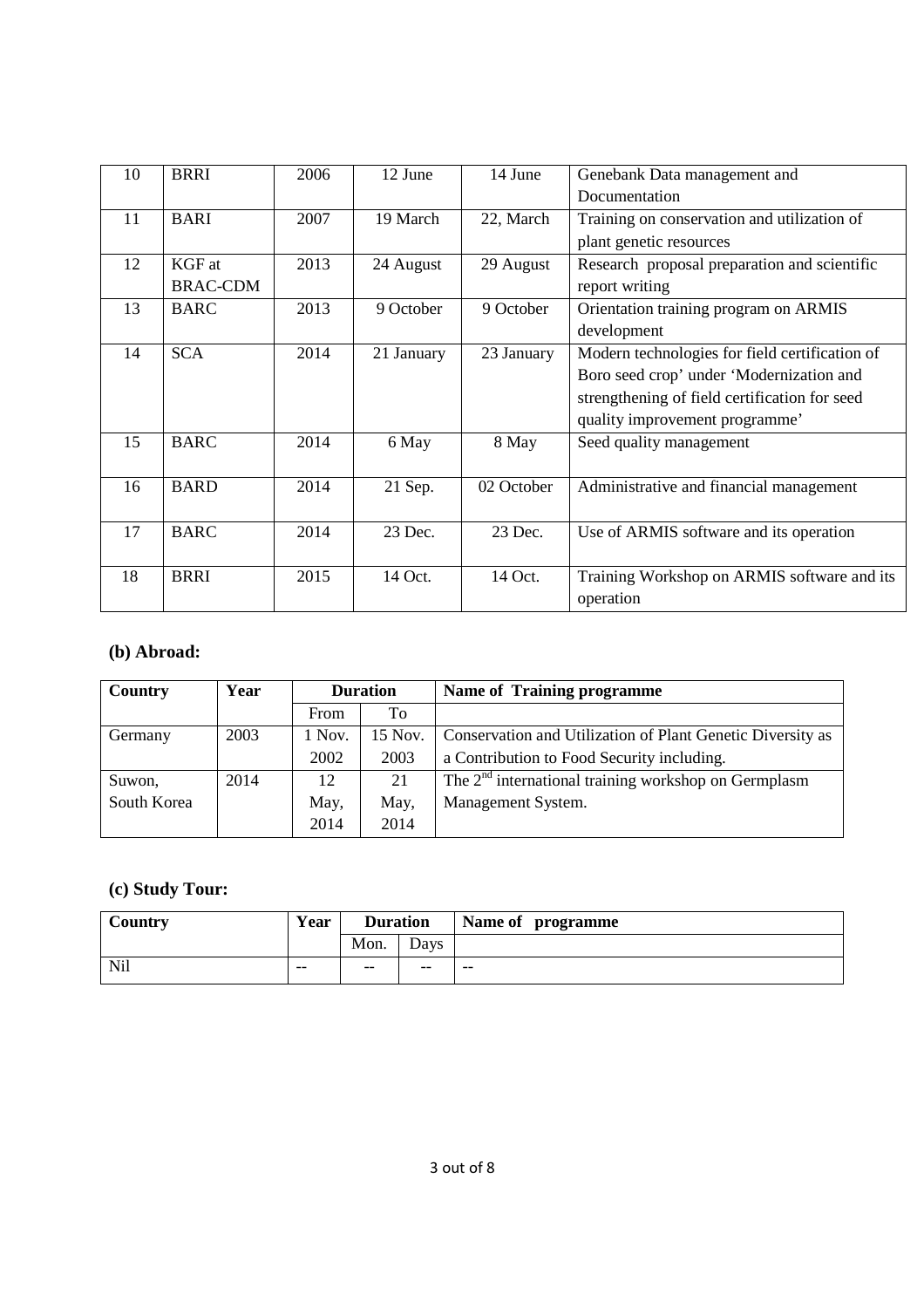## **List of Publications of Dr. MIR SHARF UDDIN AHMED, GRSD**

## **(a) Scientific Journals:**

## **(i) Full paper:**

## *As Principal author:*

- 1. **Ahmed**, **MS,** MG Rasul, MK Bashar, ASM Masuduzzaman and MAK Mian.2000. Variability and heterosis in snakegourd. Bangladesh J Pl. Breed. Genet., 13(1): 27-32.
- 2. **Ahmed**, **MS,** MK Bashar, M Khalequzzaman, MRA Sarker and Khaleda Akter. 2004. Rice diversity evaluation through participatory variety selection in Southwest of Bangladesh. Bangladesh J. Progr. Sci. & Tech. Vol. 2(1): 39-42.
- *3.* **Ahmed, MS**, MHK Baktiar, M Khalequzzaman, S Parveen and ESMH Rashid. 2007. Effect of source-sink manipulation on some important grain characters of rice (*Oryza sativa* L). J. Agric. Sci. Technol. 8(1): 114-118.
- 4. **Ahmed, MS**, M Khalequzzaman, Khaleda Akter, ESMH Rashid and MZ Islam. 2008. Variation, character association and path analysis in rice (*Oryza sativa* L.) accessions having duplicate name. Intl. J. BioRes. 4 (2): 28-33.
- 5. **Ahmed, MS**, ESMH Rashid, M Khalequzzaman, MS Islam and MK Bashar. 2008. Characterization of local *Aman* rice germplasm grown at waterlogged situation in southwest Bangladesh against salinity and submergence. Intl. J. BioRes. 5 (2): 17-21.
- 6. **Ahmed**, **MS,** Khaleda Akter, M Khalequzzaman, ESMH Rashid and MK Bashar. 2010. Diversity analysis in Boro rice (*Oryza sativa* L.) accessions. Bangladesh J. Agril. Res. 35  $(1)$ : 29-36.
- 7. **Ahmed, MS**, MK Bashar, M Wazuddin and AKM Shamsuddin. 2015. Morpho-physicochemical characterization of Balam rice (*Oryza sativa* L.) land races of Bangladesh. Int. J. Plant Breed. Genet., 9(3): 163-176. DOI: 10.3923/ijpbg.2015.163.176.
- 8. **Ahmed, MS**, M Khalequzzaman, MK Bashar, AKM Shamsuddin. 2015. Qualitative agromorphological character diversity of similar or duplicate named rice (*Oryza sativa* L.) germplasm of Bangladesh. J. Bio. & Env. Sci. 7(4): 51-61.
- 9. **Ahmed, MS**, S Parveen, MK Bashar and AKM Shamsuddin. 2015. Genetic divergence of *Balam* rice (*Oryza sativa* L.) germplasm of Bangladesh. Bangladesh Rice J. 19(1): 9-15.
- 10. **Ahmed, MS**, S Parveen, M Khalequzzaman, AKM Shamsuddin. 2015. Morpho-physicochemical characterization of Kartiksail rice (*Oryza sativa* L.) land races of Bangladesh. Int. J. Agri. & Agri. R. 7(3): 25-37.
- 11. **Ahmed, MS**, MK Bashar, M Wazuddin and AKM Shamsuddin. 2015. Genetic divergence of *Jesso-Balam* rice (*Oryza sativa* L.) of Bangladesh. Int. J. Agril. Res. Innov. & Tech., 5 (1): 22-27.

## *As co-author:*

1. Masuduzzaman, ASM, M Haque, PK Shaha Ray and **MS Ahmed**. 2000. Inheritance of anthocyanin pigment and awning in rice. Bangladesh J. Pl. Breed. Genet.,13 (1): 01-05.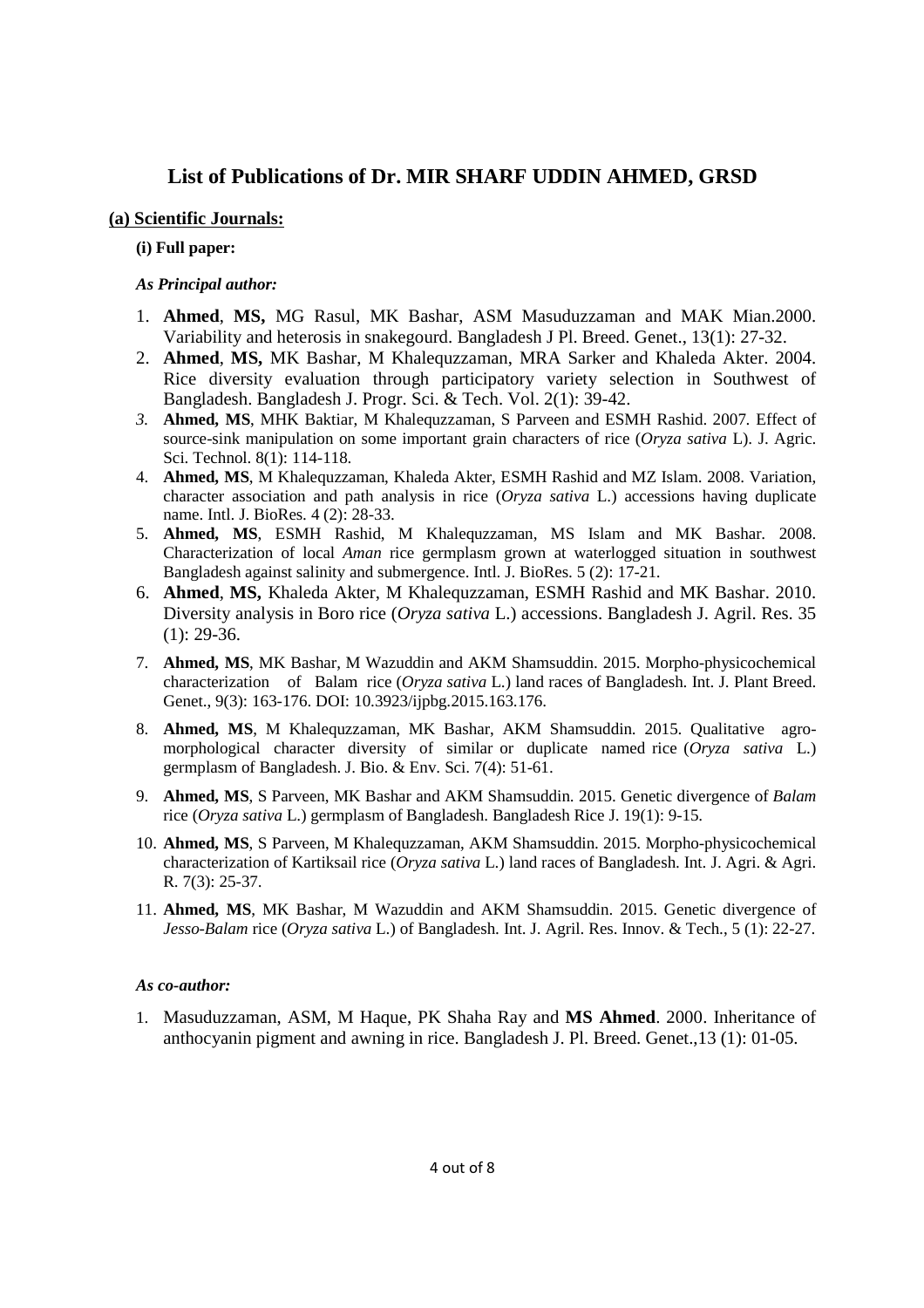- 2. Akter, Khaleda, MK Bashar, KM Iftekharuddaula, **MS Ahmed** and ESMH Rashid, 2002. Genetic diversity among irrigated traditional and modern rice germplasm. Online J. Biological Sciences. 2 (10): 659-661.
- 3. Akter, Khaleda, **MS Ahmed**, MK Bashar, PS Biswas and KM Iftekharuddaula. 2007. Genetic diversity in irrigated rice. Bangladesh Rice J., 12(1&2): 79-83.
- 4. Bashar, MK, **MS Ahmed,** M Khalequzzaman, ESMH Rashid and HC Sarker. 2004. Seed renewal studies in rice (*Oryza sativa* L.). Bangladesh J. of Progressive Science and Technology. 2(2): 181-184.
- 5. Habib, SH, MK Bashar, M Khalequzzaman, **MS Ahmed** and ESMH Rashid. 2005. Genetic analysis and morpho-physiological selection criteria for traditional Biroin Bangladesh Rice germplasm. J. Biological Sciences. 5 (3):315-318.
- 6. Rashid, ESMH, SMM Akmal Huda, **MS Ahmed,** M Khalequzzaman and MK Bashar. 2007. Utilization of local Aman rice germplasm in water logged situation of southwest Bangladesh. Intl. J. BioRes. 3 (5): 31-37.
- 7. Bashar, MK, **MS Ahmed,** M Khalequzzaman, S Parveen and ESMH Rashid. 2007. Participatory variety selection (PVS) for selecting suitable Aman rice germplasms in unfavorable ecosystem: A case study. J. Agric. Sci. Technol. 8(1):109-113.
- 8. Islam, MZ, M Khalequzzaman, MA Siddique, **MS Ahmed** and MHK Baktiar. 2011. Seed dormancy of modern Aman rice varieties of Bangladesh. *Seed Tech. J. 1: 52-56*.
- 9. Siddique MA, MZ Islam, M Khalequzzaman and **MS Ahmed**. 2011. Genetic diversity in rice (*Oryza sativa* L.) Landraces of hilly areas in Bangladesh. Bangladesh J. Pl. Breed. Genet., 24(2): 25-30.
- 10. Baktiar, MHK, AB Siddique, A Bhuiya, ESMH Rashid and **MS Ahmed**. 2013. Optimization of seedling number for breeder seed production of rice (*Oryza sativa* L.). Eco-friendly Agril. J. 6(12): 253-256.
- 11. Siddique MA, M Khalequzzaman, MZ Islam, **MS Ahmed** and ESMH Rashid. 2013. Genetic diversity in local Boro rice (*Oryza sativa* L.) Genotypes of Bangladesh. Bangladesh J. Pl. Breed. Genet., 26(1): 19-24.
- 12. Baktiar, MHK, ESMH Rashid, **MS Ahmed**, M Khalequzzaman and MN Ahmed. 2014. Effect of nitrogen rate on breeder seed production of rice (*Oryza sativa* L.). International J. Business, Social and Scientific Research. 1(2): 58-60.
- 13. MZ Islam, MA Siddique, ESMH Rashid, **MS Ahmed** and M Khalequzzaman. 2014. Genetic diversity in Sadajira rice (*Oryza sativa* L.) germplasm. The Agriculturists 12(1): 26-32.
- **(ii) Short communication:** Nil
- **(iii) Patent:** Nil

## **(b) Books/Monographs/Bulletins:**

## **(i) Books:**

 *As Principal author:* Nil

## *As co-author:*

1. Khalequzzaman, M, **MS Ahmed,** ESMH Rashid and SH Habib. 2004. Booklet on Quality seed production and preservation techniques of BRRI developed Rice varieties. (*In: Bengali*). Edited by Bashar, M.K. Published by Genetic Resources and Seed Division, Bangladesh Rice Research Institute in July 2004. 32p.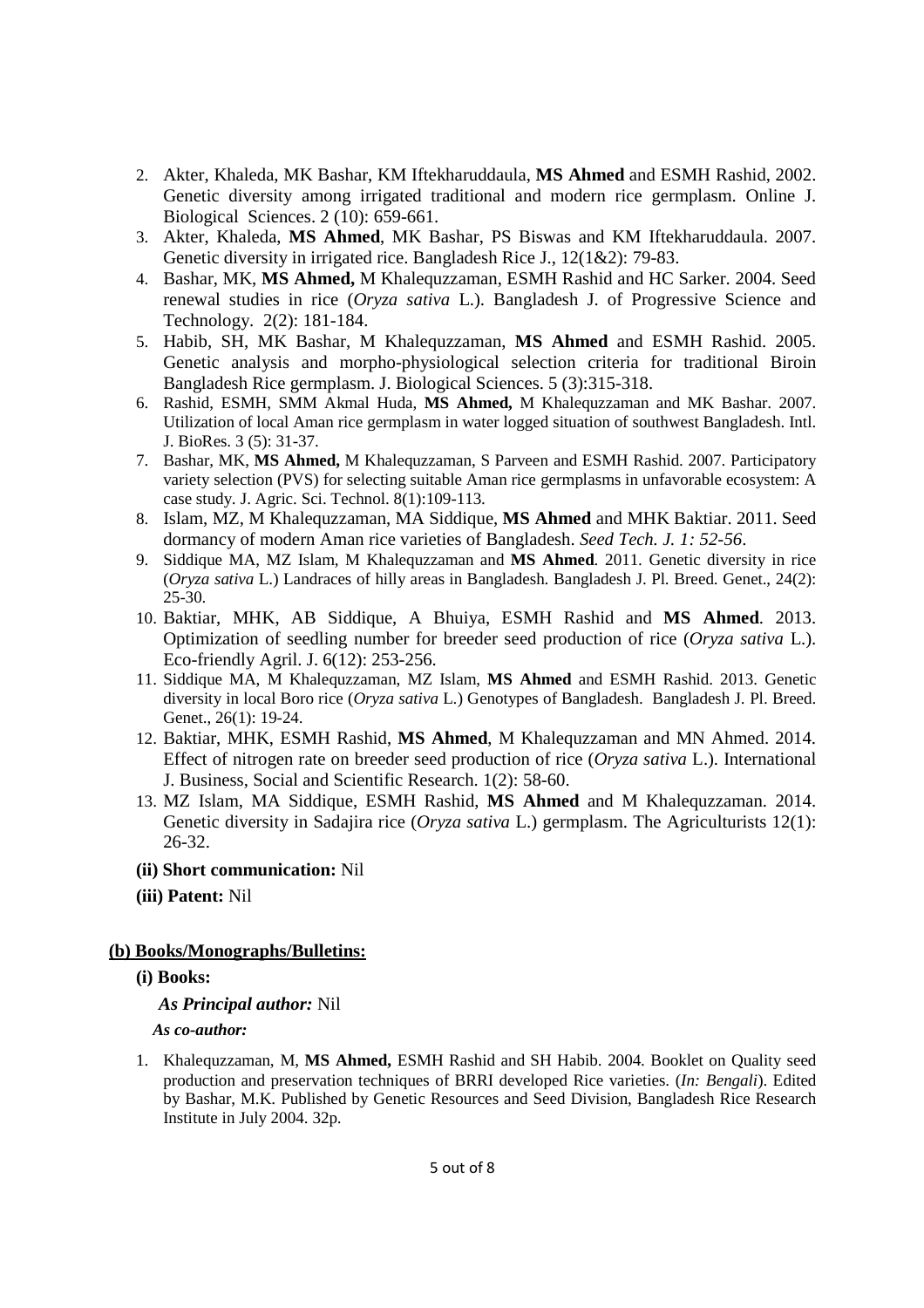2. Khalequzzaman, M, **MS Ahmed,** ESMH Rashid and SH Habib. 2004. Booklet on Suitable rice seed production and preservation techniques in Southwest of Bangladesh. (*In: Bengali*). Edited by Bashar, M.K. Published by Genetic Resources a nd Seed Division, Bangladesh Rice Research Institute in July 2004. 18p.

## **(ii)Monographs:** Nil

#### **(iii)Bulletins:**

## *As Principal author:*

- 1. **Ahmed**, **MS,** ESMH Rashid, M Khalequzzaman, and MK Bashar. 2008. Bulletin on quality seed production and preservation techniques of BRRI developed short duration *T. Aman* rice variety. (*In: Bengali*). Published by Genetic Resources and Seed Division, Bangladesh Rice Research Institute in June 2008.
- 2. **Ahmed**, **MS,** ESMH Rashid, M Khalequzzaman, and MK Bashar. 2008. Bulletin on quality seed production and preservation techniques of BRRI developed short duration *boro* rice variety. (*In: Bengali*). Published by Genetic Resources and Seed Division, Bangladesh Rice Research Institute in June 2008.
- 3. **Ahmed**, **MS,** MZ Islam, ESMH Rashid, M Khalequzzaman, and MK Bashar. 2008. Bulletin on quality seed production and preservation techniques of BRRI developed *Aus* rice variety. (*In: Bengali*). Published by Genetic Resources and Seed Division, Bangladesh Rice Research Institute in June 2008.
- 4. **Ahmed**, **MS,** MAB Siddique, MZ Islam, ESMH Rashid, M Khalequzzaman, and MK Bashar. 2010. Bulletin on quality seed production and preservation techniques of BRRI dhan42 (*In: Bengali*). Published by Genetic Resources and Seed Division, Bangladesh Rice Research Institute in June 2008.
- 5. **Ahmed**, **MS,** MAB Siddique, MZ Islam, ESMH Rashid and M Khalequzzaman. **2010**. Bulletin on quality seed production and preservation techniques of BRRI dhan27 (*In: Bengali*). Published by Genetic Resources and Seed Division, Bangladesh Rice Research Institute in June 2008.

#### *As co-author***:**

- 1. M Khalequzzaman, ESMH Rashid, **MS Ahmed** and MK Bashar. 2008. Bulletin on quality seed production and preservation techniques of BRRI developed long duration *T.Aman* rice variety. (*In: Bengali*). Published by Genetic Resources and Seed Division, Bangladesh Rice Research Institute in June 2008.
- 2. ESMH Rashid, **MS Ahmed**, M Khalequzzaman and MK Bashar. 2008. Bulletin on quality seed production and preservation techniques of BRRI developed long duration *boro* rice variety. (*In: Bengali*). Published by Genetic Resources and Seed Division, Bangladesh Rice Research Institute in June 2008.
- 3. M Khalequzzaman, ESMH Rashid, **MS Ahmed** and MK Bashar. 2008. Bulletin on quality seed production and preservation techniques of BRRI developed *Aromatic* rice variety. (*In: Bengali*). Published by Genetic Resources and Seed Division, Bangladesh Rice Research Institute in June 2008.

## **(c) Seminar/Workshop Symposium Proceedings/Abstract/Popular article:**

#### *As Principal author:*

- 1. **Ahmed, MS**. 1998. Variability and heterosis in snakegourd. MS Thesis. Institute of Post-graduate Studies in Agriculture (IPSA).
- 2. **Ahmed, MS.** 2004. Sorting the duplicate germplasm by RAPD primer on agaros gel. A paper presented in the Thursday seminar held on 11.03.04 at BRRI, Gazipur.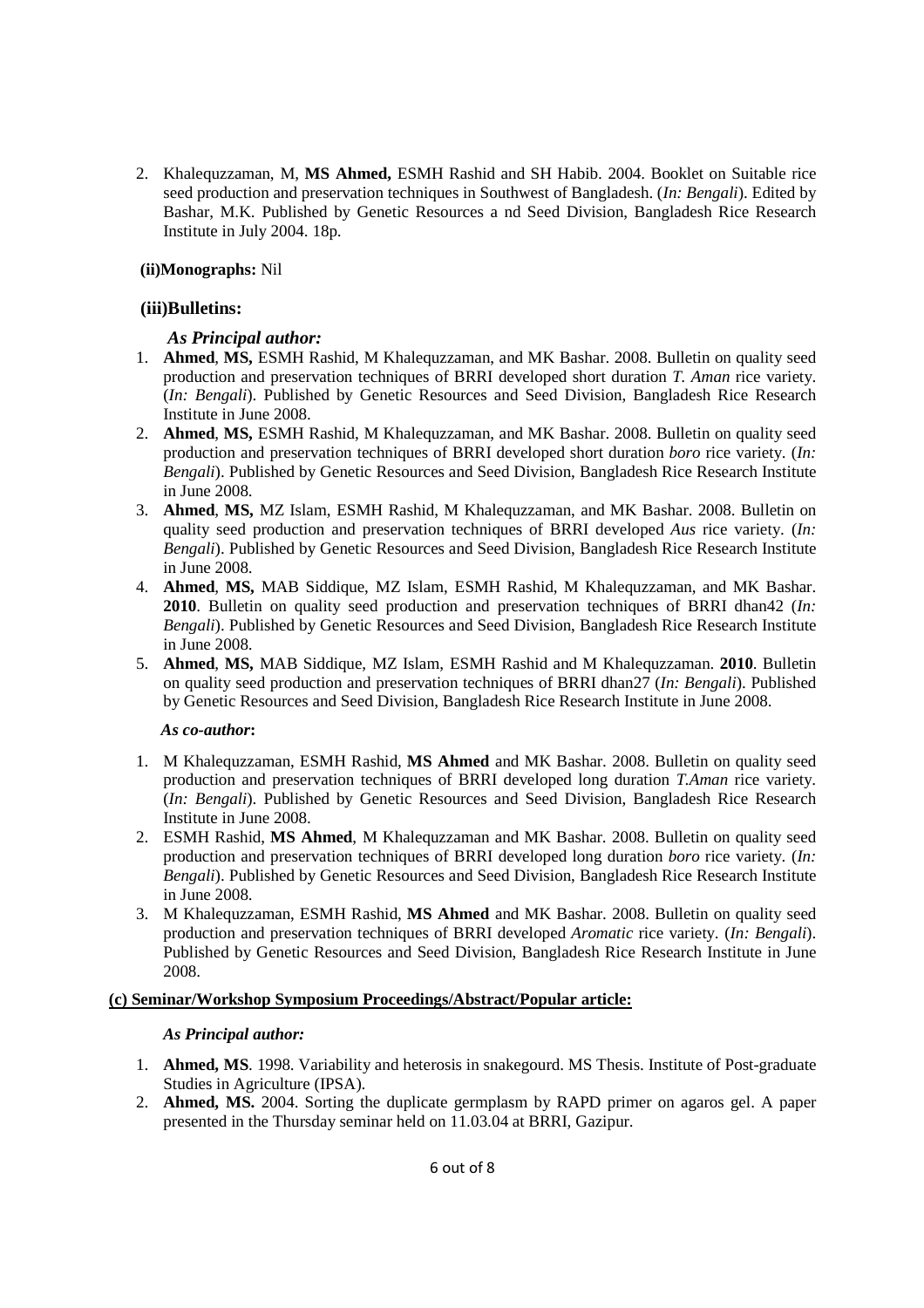- 3. **Ahmed, MS,** MK Bashar; M Khalequzzaman and ESMH Rashid. 2004. Rice diversity evaluation and production in Southwest of Bangladesh. Pp1-21. *Proceedings of the workshop on Rice diversity evaluation and production in Southwest of Bangladesh*. Genetic Resources and Seed Division, Bangladesh Rice Research Institute (BRRI). Organized by Poverty Elimination through Rice Research Assistance (PETRRA)-IRRI and BRRI, held at Khulna, Bangladesh on 27 June 2004, 79p.
- 4. **Ahmed, MS,** MHK Baktiar, M Kahlequzzaman and MK Bashar. 2007. Effect of source-sink manipulation on seed characters of BRRI developed rice variety. A paper presented in the Thursday seminar held on 29.03.07 at BRRI, Gazipur.
- 5. **Ahmed, MS,** SMM Akmal Huda, M Khalequzzaman, ESMH Rashid and MK Bashar. 2007. Utilization of Aman rice germplasm in waterlogged situation of southwest Bangladesh. A paper presented in the Thursday seminar held on 12.04.07 at BRRI, Gazipur.
- 6. **Ahmed, MS.** 2013. Variability assessment and genotyping for core collection in groups of similar named rice (*Oryza sativa* L.) germplasm of Bangladesh. A paper presented in the Thursday seminar held on 11<sup>th</sup> April at Department conference room, Department of Genetics and Plant Breeding, BAU, Mymensingh.
- 7. **Ahmed, MS.** 2014. Screening of promising local rice cultivars/genotypes for southern ecosystems of Bangladesh. A paper presented in the Technical Learning workshop of the project entitled: 'Support for establishing seed multiplication, seed processing and seed testing in Dashmina Seed Multiplication Center (TCP/BGD/3406)' held on 24-25<sup>th</sup> January, 2014 at Barisal Circuit House, Barisal, Bangladesh.
- 8. **Ahmed MS**, Siddique MA, Baktiar MHK and Khalequzzaman M. 2015. Nucleus seed production of BRRI developed rice varieties. In: MA Saleque, MA Kashem, MA Ali and MS Kabir (Eds.), Rice Research Abstracts 2014, Bangladesh Rice Research Institute (BRRI), Gazipur-1701, Bangladesh, pp. 40.
- 9. **Ahmed MS**. 2015. Agro-morphological, physico-chemical and molecular characterization for developing core collections from similar named rice (*Oryza sativa* L.) groups of Bangladesh. Ph.D. Thesis, Department of Genetics and Plant Breeding, BAU, Mymensingh, Bangladesh.

## *As co-author:*

- 1. Bashar, MK, **MS Ahmed,** Khaleda Akter, ESMH Rashid, MRA Sarker and K Fatema. 2002. Completion report on "Breeder seed production and distribution- an improved uptake pathway sub-project of PETRRA". Submitted by Genetic Resources and Seed Division, Bangladesh Rice Research Institute, Gazipur-1701.
- 2. Islam, MA, MK Bashar, **MS Ahmed**, Khaleda Akter and ESMH Rashid. 2002. Completion report on "The experience of Breeder seed production and distribution- an improved uptake pathway sub-project of PETRRA". Submitted by Genetic Resources and Seed Division, Bangladesh Rice Research Institute, Gazipur-1701.
- 3. Bashar, MK, M Khalequzzaman, **MS Ahmed** and ESMH Rashid. 2004. Utilization of rice diversity through participatory variety selection in Southwest Bangladesh. Pp74-83. *Proceedings of the workshop on Coastal Water Management and Uptake Technologies*. Organized by PETRRA-IRRI and BRRI, held at Khulna, Bangladesh on 26 June 2004, 84p.
- 4. Bashar, MK, M Khalequzzaman, **MS Ahmed**, ESMH Rashid and MRA Sarker. 2004. Rice diversity Evaluation and Utilization in Southwest of Bangladesh. Pp285-298. Proceeding of the workshop on Technology Development. Organized by PETRRA-IRRI and BRRI, Gazipur, Bangladesh, Held on 23-24 May 2004, 338p.
- 5. Talukder, MZ, **MS Ahmed** and MK Bashar, MK. 2004. Present status and future plan for rice seed production and processing in Bangladseh. Proceedings of the Nation workshop on modern rice cultivation in Bangladesh by BRRI-DAE held on 19-21 April, 2004 at BRRI, Gazipur.